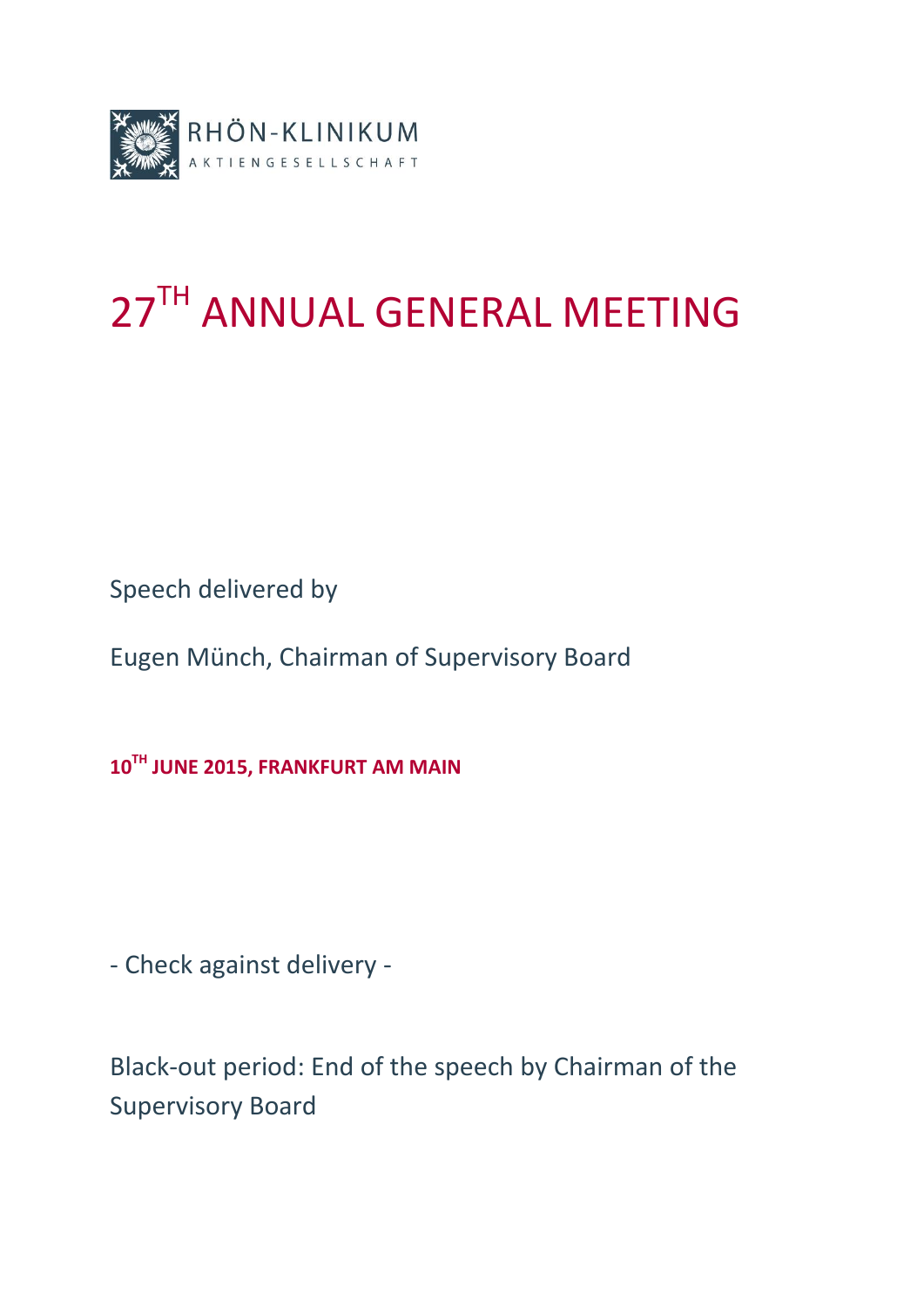Dear Shareholders and Shareholder Representatives, Dear Guests, Ladies and Gentlemen,

with the successful completion of the Fresenius/Helios transaction and the capital pay-out to you – our shareholders – through the share buyback programme, in the last financial year we created the conditions for the reorientation of our company in health care. However, before I discuss the prospects for the company, its employees and for you as owners resulting from this, please allow me to turn to the mandatory topics and formalities first.

To avoid repetitions in reporting on the work of the Supervisory Board for the 2014 financial year, I would like to first of all refer you to the detailed written Report of the Supervisory Board from our 2014 business report which I do not wish to read out to you here. This Report has been on display at the RHÖN-KLINIKUM AG premises since the convocation to this Annual General Meeting and was sent to the shareholders on request. The Report is, of course, also available here today.

You will also find the Report of the Supervisory Board printed on pages 16 to 25 of the Annual Report provided to you, and it has also been posted on the Company's homepage.

For the efficient performance of its duties, this Supervisory Board established seven standing committees and one sub-committee which prepare subjects and resolutions for the plenary meeting. Moreover, specific powers to adopt resolutions were delegated to the committees under the Terms of Reference. We review the efficiency of our work in the committees on a continuous basis and make changes to the structures without delay whenever we identify the need to do so.

During 2014, we had the efficiency of our Supervisory Board work reviewed with the involvement of an external expert and, within this context, performed a thorough evaluation of its composition, organisation and activity. I reported on the positive results of the audit and our successful implementation of the recommendations by the external expert at last year's AGM.

The study, "Supervisory Board Score" by the KompetenzCentrum für Unternehmensführung & Corporate Governance at the University for Economics & Management, which examines the efficiency, membership, transparency and remuneration of the DAX 30 and MDAX supervisory boards, lists our work in 'first place' among the 46 MDAX companies, with a score of 82.6%. Overall, we came third. We are pleased with this result, but assure you that we will not rest on our laurels.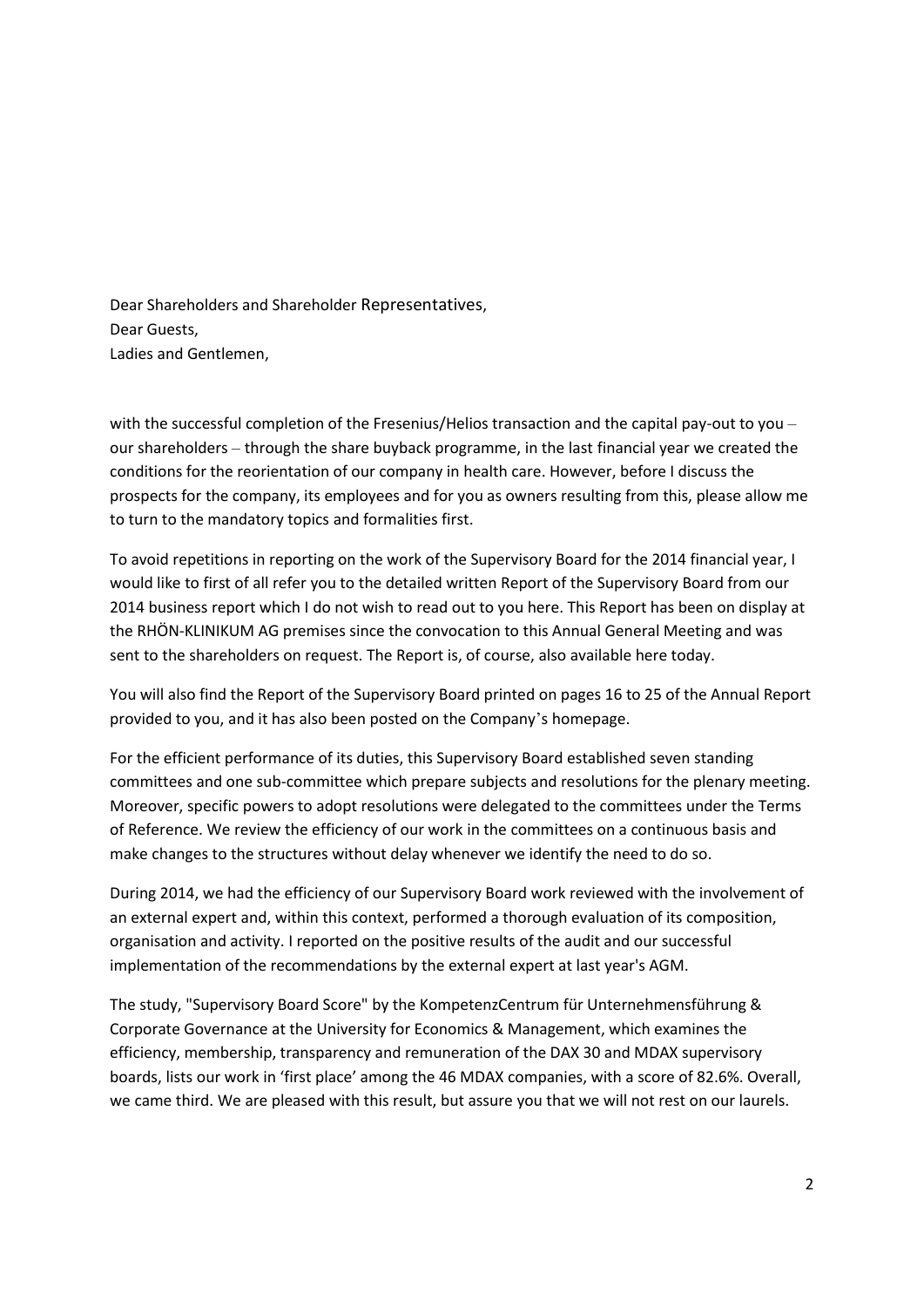The development of the regulations of the German Corporate Governance Code has caught our attention and we are implementing new regulations or justifiably rejecting them. The increasing tendency of the Code Commission towards new regulations in the form of restrictions and interventions in the ownership rights of shareholders is clear. The added-value of meaningful information for shareholders cannot always be detected.

Now to a word on the Board of Management's remuneration and membership: you have approved the principles of the remuneration system for our directors which continue to apply unchanged. All the directors' contracts have been adjusted to these regulations.

130,000 virtual shares have been received from the virtual stock programme created last year after the last AGM in order to intensify the Board of Management, with which they also participated in the share buyback. The remuneration from this programme has been included and reported in the directors' remuneration for 2014, insofar as it was paid out in this remuneration period.

There were no personnel changes on the Board of Management in the last financial year or before this AGM. Last year's changes in the Supervisory Board are included in the written Supervisory Board report.

The five-year tenure of the current Supervisory Board finishes at the end of today's AGM. Consequently, the representatives of the shareholders, i.e. 8 of 16 members, are up for election. Of the current members, seven are standing for re-election, three members – Mr Hartl, Dr. Korte and Mr Mendel – are stepping down. These proven experts in their respective fields – Mr Hartl as an auditor and tax advisor, Dr. Korte as a commercial lawyer and notary, and Mr Mendel as a bank director and financial expert – will leave gaps that will be difficult to fill. My and all our thanks for the successful work in the Supervisory Board go to these gentlemen and I wish them all the best for the future. Of course, my thanks also go to the departments' employee representatives. In particular, I would like to mention Mr Lüddecke who, as first deputy chairman of the Supervisory Board, always contributed objectively and constructively to the dialogue.

The previous period of the Supervisory Board was characterised by some turbulence and a performance requirement, which was demanded of each individual member.

I believe the results speak for themselves: the Company has been recreated and realigned, it has taken a course towards new goals. For you, as shareholders, the realignment has led to economic results which need not fear comparison.

Now and again in this context, the term "Rest-Rhön" has been bandied about by the media and public. Sheer size alone has not been a success criterion for some time. This is how I see things: if you sail downstream over the rapids because the water you lived in clearly and permanently offers too little food, it is a good idea to change from the large steamer to a robust canoe. Apart from this, I like to remember that with the "Wir für Gesundheit" network, we have access to the largest health network in the sector.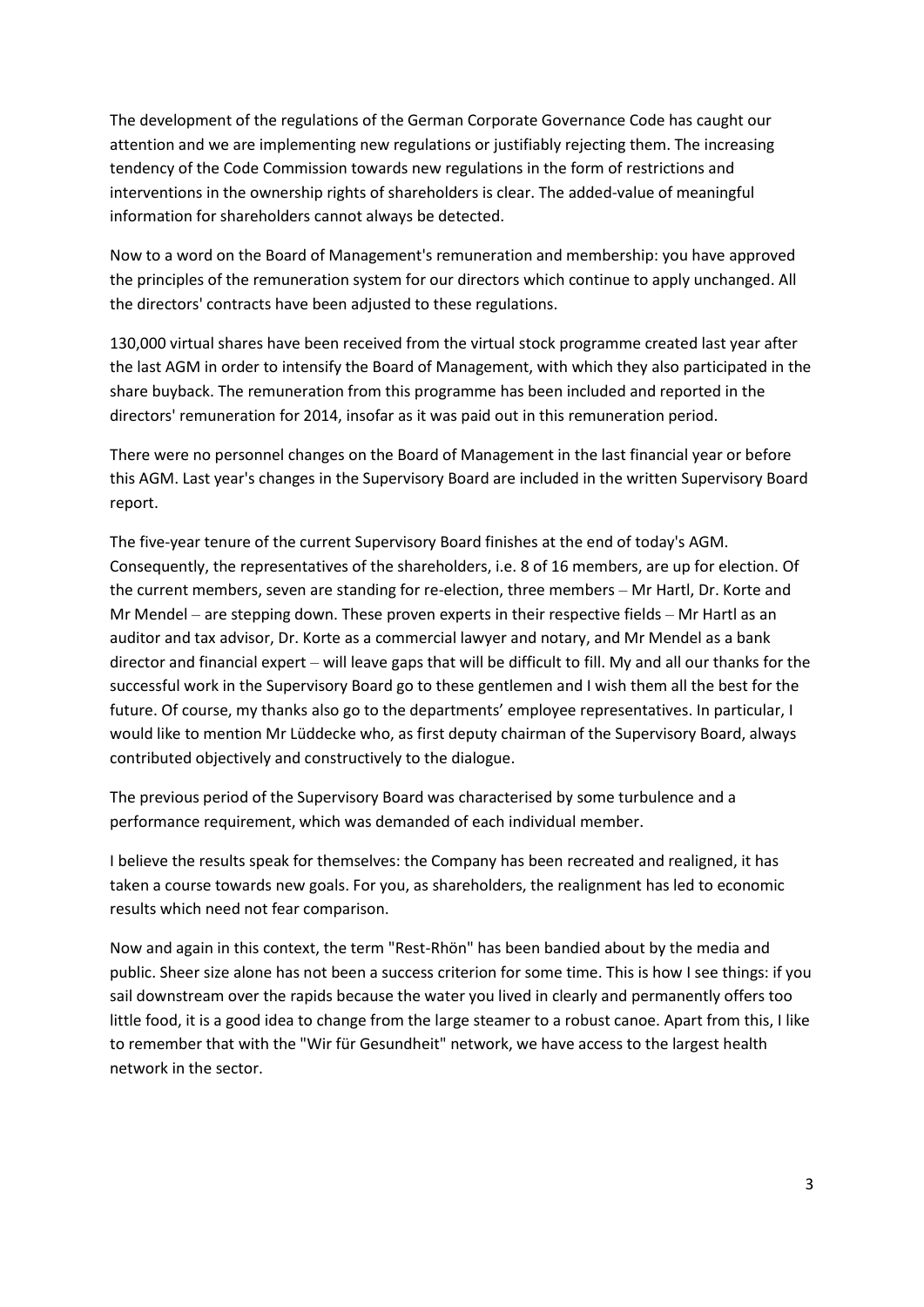For supporting the multi-layered changes in the market and the repositioning of the company, the benefits of which will continue to be proven, my thanks go to the Board of Management and, in particular, to the employees, who once again have proven themselves to be pillars of strength in the interests of both the patients and the company. This performance is the pivot and hub of the company, the strategic kinks and twists are merely additions. This company would be nothing without its committed employees. My thanks also go to the works councils which, within the framework of co-determination, do not always have an easy time of it.

A look to the future: the most important task at today's AGM is to appoint the company's next Supervisory Board. The Supervisory Board is a critical guarantor for the stability and strength of the company's development. We all know that it appoints the Board of Management, advises and monitors it.

The capital side of the Supervisory Board not only represents the shareholders' interests, but also – in the sense of sustainability – incorporates the company in the health economy and, in particular, safeguards the interests of the patients being cared for. The employee side represents the interests of all the employees.

Both sides face their own challenges. The owners are faced with the increasing demands of the capital markets and their upheavals. The employees suffer from a disappearing, even homeopathic, voter turn-out. In Marburg, the elected members had just 677 votes of a possible 4,314 and, in Giessen, 425 of 4,436 possible votes, with a voter turn-out of 20% and 11% respectively. Such a minimal basis for co-determination, and collective bargaining carried out on such a tiny basis, can easily lead to over-compensating activism, from which nobody benefits and which damages the company.

It was, therefore, even more important to find suitable, component and committed candidates for the capital side, who can stabilise the company and drive it forwards. Events, as recently seen in a large German company, in which the employee representatives suddenly have overall responsibility or are shifted from individual interests into this direction, would be extremely damaging for our company.

It will, therefore, be an important task for the next Supervisory Board as a whole to provide confidence-boosting stability and also for the employee representatives in the Supervisory Board to regain the trust of the employees, which they need for reliable co-operation.

The task for the next five years is to support the leaner, more mobile company with its stronger capital position, so that with its abilities and solutions it can, and will, make a positive contribution to the system alignment in healthcare. We have to set out to influence the required innovations in the industry from the start.

The starting point, from which the Group is moving, is characterised by increasing patient numbers. These arise because we are all living longer, i.e. there is a greater rise in numbers in the oldest third of the population than in the younger age groups.

There are theories that suggest the use of the health system, when the individual people get older, is not growing because the hardest thing in terms of health (= and therefore the most costly) in life is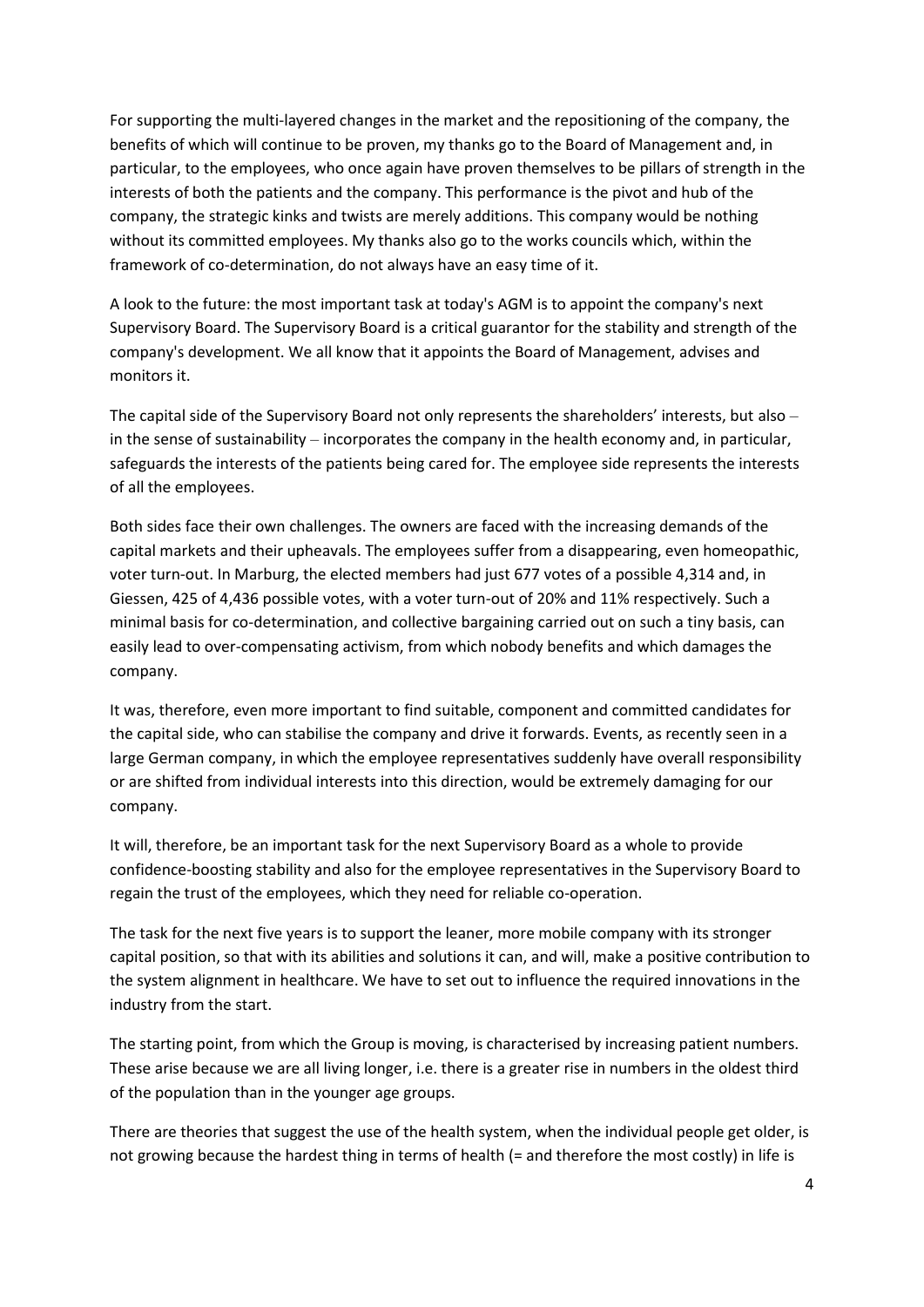death, and this only ever happens once. We  $-$  as individuals committed to humanity  $-$  are and feel obliged to provide services to those who are dying, services which will provide support and relief in their final phase of life. This commitment therefore does not get less. With every year in which we postpone the end, ongoing health problems increase which, of course, are naturally not an issue if we die. We can treat many of these health problems and can reach a medical level at which we can live. However, this often creates chronic conditions which – and this has to be said – are mostly better than nothing. This also generates performance demands.

Another reason for the increasing demands from the older population is the idea that, at 60 and more, we still want to live like 40-year-olds. Leaking heart valves, creaking knees and painful hips should and can be repaired, and diabetes perhaps will soon become invisible with an insulin pump. We may also begin to complain more and will not want to have to put up with everything. After all, why should we? In our youth, not everyone had a car, but we saw cars being driven. This acted as an incentive. Then we just got on with it and used all the opportunities to finally get want we wanted. Now we want that new knee. In contrast to the car, which we worked to get at the time, our health insurance, i.e. someone else, should be there to pay for the new knee. Particularly for young people, this won't be obvious.

So far, this has been working well. The extra effort has not really been expensive because, in particular, the price-performance ratio in hospitals has been improved by almost 50% over the last 20 years, as a result of increased performance and consolidation.

This process is coming to an end, however, because many rationalisation possibilities, if not all, have already been used. The public outcry concerning the strain is not justified, I believe, although it highlights an emerging problem.

There are individual areas where savings have already reached rock bottom. For safety reasons, this is a problem, as there are weaknesses in every system which will break if further strained. This is dangerous for the patient, and therefore also for the company.

There is also some good news though.

Today, diseases are being identified earlier because people are more complaining or sensitive. They, the people, therefore come earlier, which is why there are bottlenecks in the clinics. If the quality of the diagnosis is correct, early detection means that a smaller problem is found and there are smaller solutions. The main competence of our company and the entire system lies in the heavyweight battleships of medicine which, the way they are structured, cannot properly deal with the growing mass demand, either objectively or in terms of quality. The imminent increase in volume is happening today in inpatient medicine and neither we, nor the current instruments in the clinic, are properly designed for this. If we are not careful, we will soon have so-called easy cases in expensive high-performance beds. This would seriously damage us economically and does not help the patient at all, nor is it good for resources.

The basic problem in the health industry is mostly described as though more performance is provided, but without sufficient financing. In fact, it is even worse, the system has not adapted to the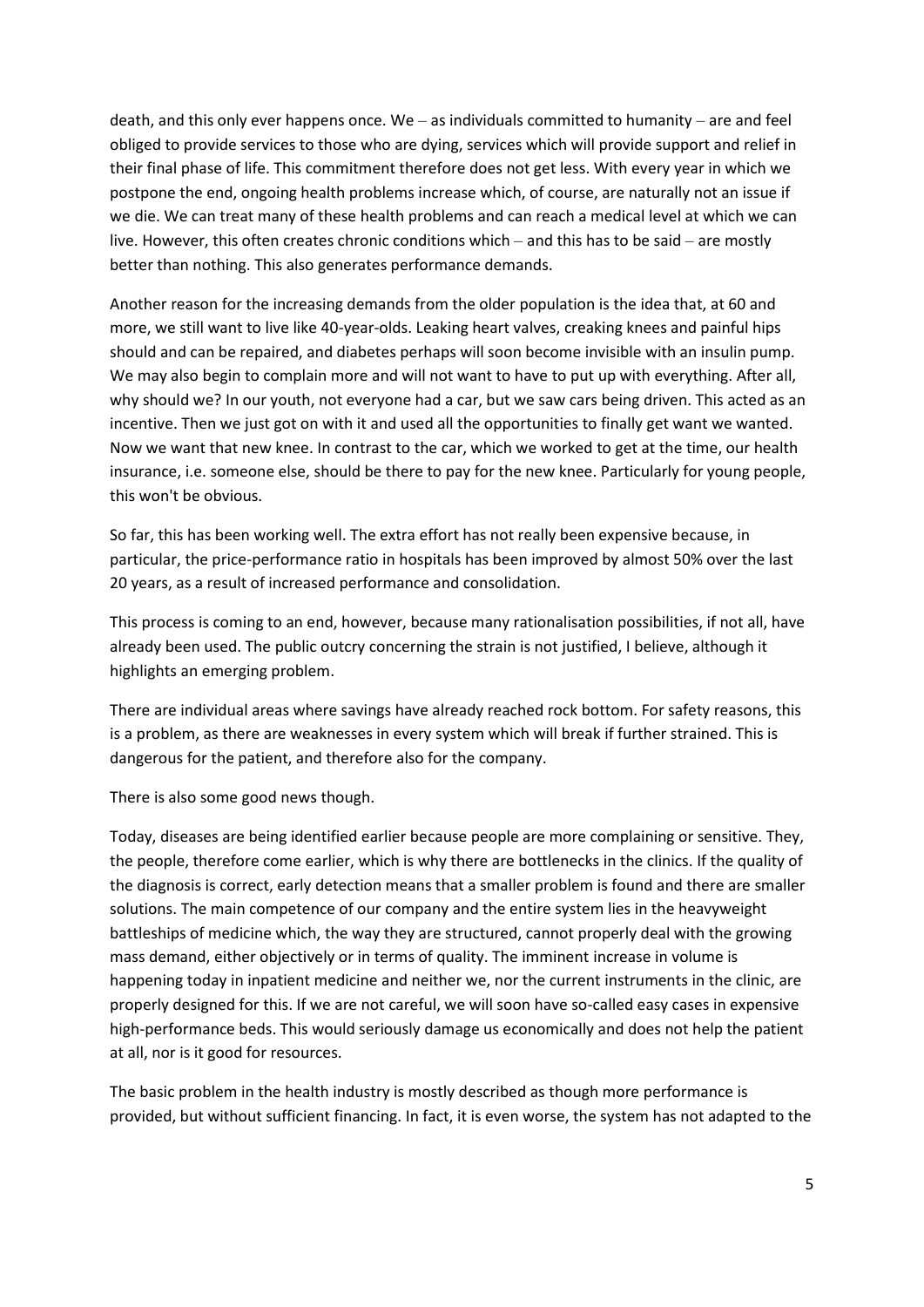higher volume and the smaller steps and continues to do a great deal with too much material at the wrong location.

Politics obviously does not have any creative ideas, nor does it have the power to support concepts we are already working on and/or integrate them into the system. So, we have to create the solutions ourselves and realise them on the market.

So, forget politics, we cannot lean back and wait.

What possibilities remain?

We need a so-called breakthrough innovation.

This means that the area of inpatient high-performance medicine, with which we have always worked, must become stabilised and its knowledge used fully, but not overloaded just by its existence, and not made even bigger. Modern inpatient medical institutions must be created and set up for their new task of mass care.

Consequently, we have reached a very critical point. We have to change processes and investments and reorient ourselves, no doubt against enormous resistance.

In anticipation, these are the concepts we are discussing in Bad Neustadt and which are about to be started there, and which we are starting to discuss in Marburg.

## An example:

A patient lies in a bed in the University Clinic, who – because there was a risk that he had secondary bleeding – was placed in an extremely expensive high-performance bed. In a super-modern clinic, he would have been taken in by a day or night clinic. Today, the old procedure is still being paid for because there is no alternative. However, the question is for how much longer?

If we now build these modern clinics and drive forward the process, the waste, estimated to be up to 5000 euros per patient, is no longer unnecessarily generated. The bed remains empty, we have to close and move the employees to the clinic, or else our clinic is so good that a sufficiently seriously ill patient finds his or her way to us.

The fact often suppressed in medicine is that the most expensive resource today is the doctor. They are often highly specialised, and we have too few of them to be able to look after every patient who comes to us. In my decades of experience, however, there are not nearly enough qualified doctors who would be able to show patients, who present a felt symptom, the correct care path. There are already approx. 600 million doctor contacts per year in Germany, believe it or not, with an average of eight minutes each. Fewer doctors and even more patients will mean just six minutes, if things remain as they are.

For a new approach, the latest technology will have to be used first, unlike today, in order to assess the many patients with maximum quality, so that we can target the doctors' skills.

In this, we would not be subjecting the people to technology, but using its possibilities in order to deploy the medical specialists more selectively after the preparation. This would reverse the old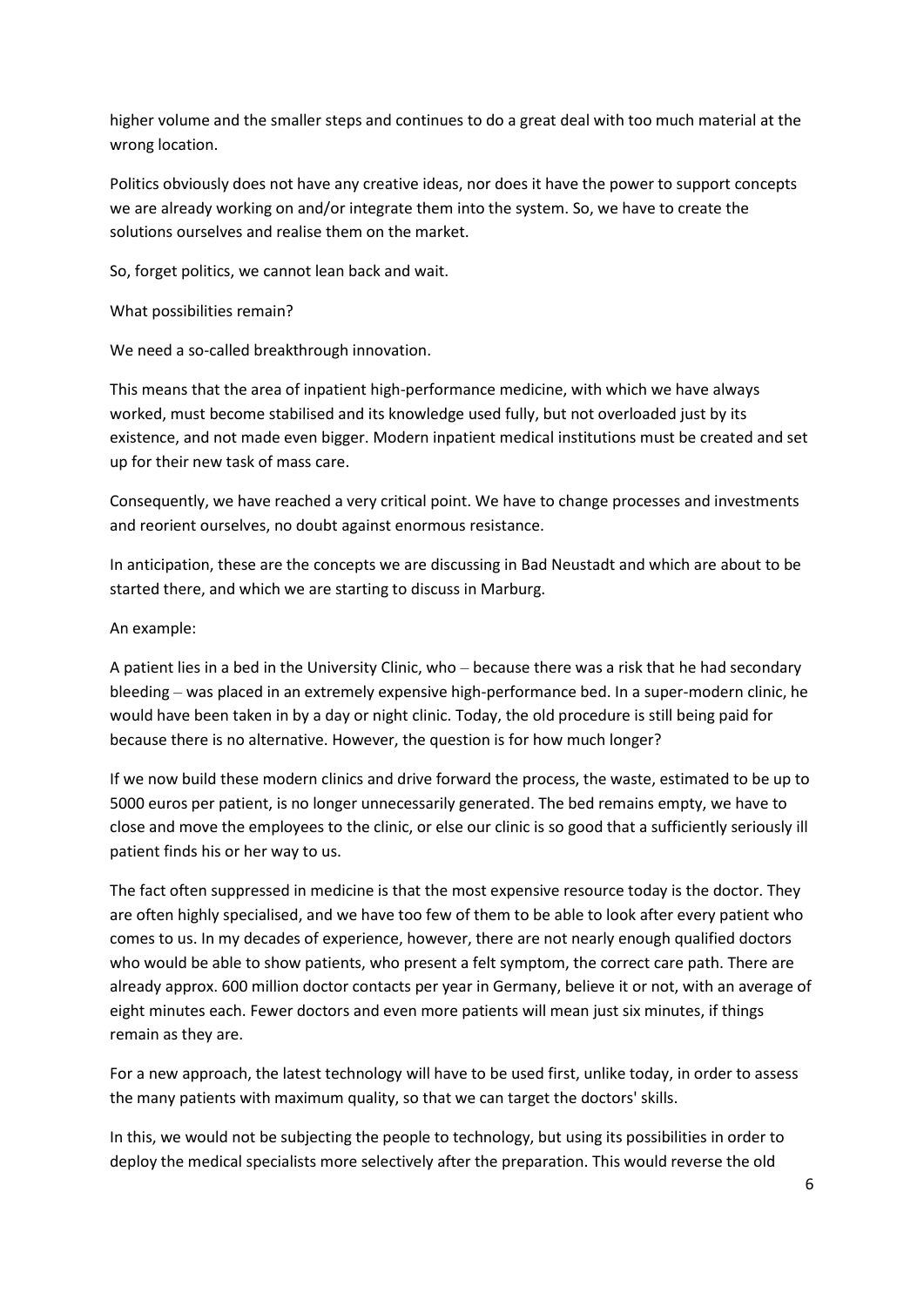medical principle – using the doctor and then the technology – because the doctor is today's most scarce and most expensive resource. If we do it correctly, we will be able to provide a full radiological examination for less money than an hour with a top doctor today costs. Technology combines so much knowledge that it increases at an enormous speed. The doctor then gets involved when the tasks, which result from the large number of patients, are solved. We do not wear them out by sending hundreds of patients to them, but instead we use their competence selectively after the preparation and train them for this task.

The possible developments in outpatient medicine discussed here, and the new formatting in inpatient care, are currently hypotheses. Marburg, with its university research and teaching background, would be an ideal place for developing and evaluating these new approaches. The new path releases considerable resources; the funds saved could be used by the company to reduce prices and therefore care costs, i.e. more market share. Investment and growth capacity would increase.

The patients will look for us because the local doctor is already disappearing. There are hardly any doctors who work in rural locations. The outlined solution may re-enthuse them, and the daughters and sons of local GPs, who are refusing to take over the old practices, will be able to with the new concept, because this will mean a better quality of life and the latest medicine.

The described changes will demand more from the employees and managers than the "carry-on" practised every day. The outlined breakthrough innovations require courage and creativity, instead of the narrow-minded defence of one's own area.

However, now let us return to electing the Supervisory Board: the people nominated for today's election to the Supervisory Board, as proposed by the administration, are all ideally suited for advising and monitoring the management of the company on these new paths. All the candidates – apart from Ms. Reissner – are already known personally. I will therefore only ask Ms. Reissner to speak at the start of the discussion.

I have told you my opinions. From these you can conclude that I would very much like to continue as chairman of the Supervisory Board for the new period.

The other candidates:

With Prof. Dr. Braun, there is a large degree of agreement regarding the future Bad Neustadt and Marburg projects. His corporate experience is an important asset for the forthcoming implementations.

Prof. Dr. Ehninger is the candidate for medicine and developments in this area; I consider the length of his membership of the Board to be an advantage, rather than a disadvantage.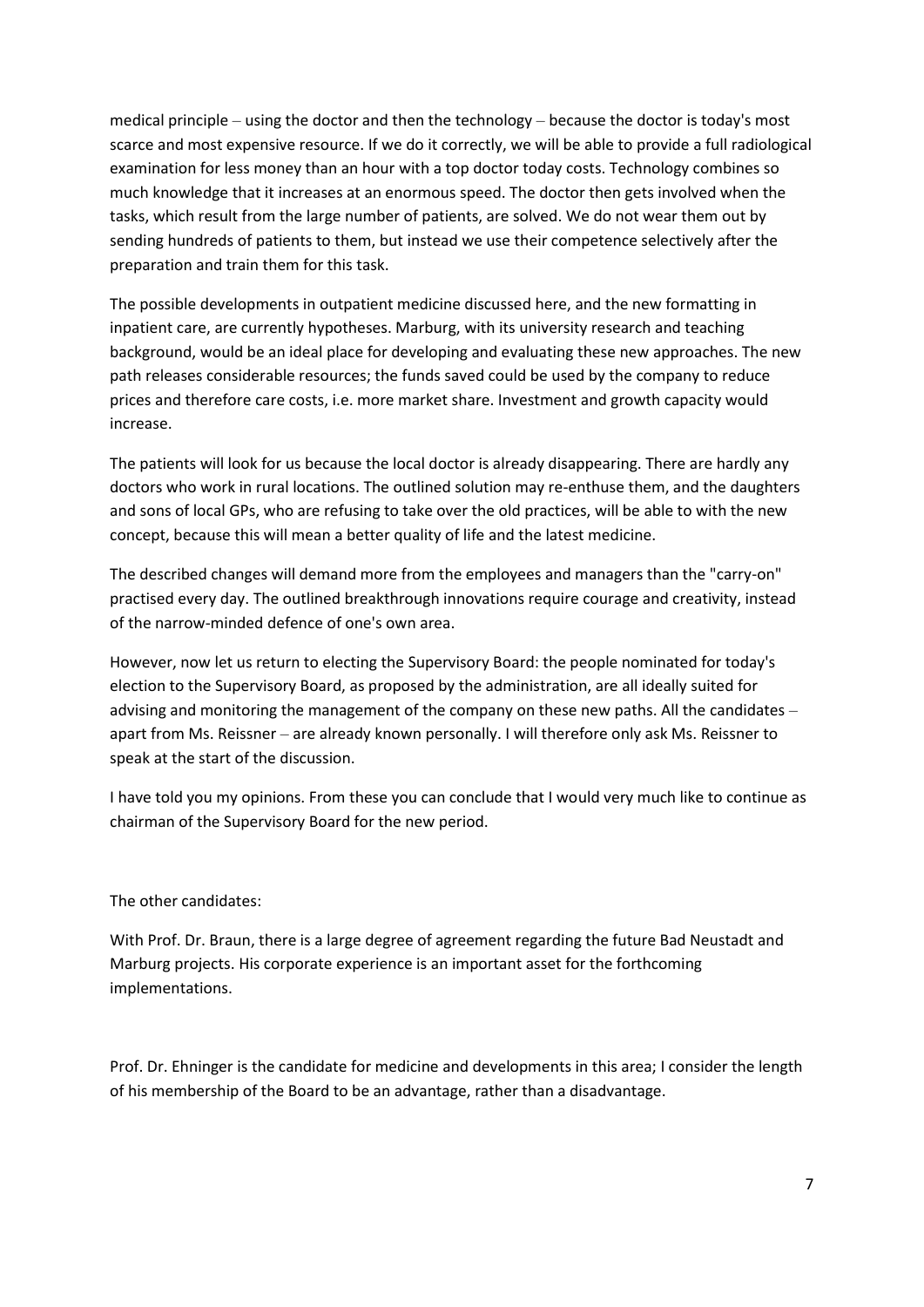Stephan Holzinger is our expert for compliance and communication. As current chairman of the committee with the same name, the focus is on compliance with statutory provisions in our company, with more than two million patient contacts, as well as the positioning of our company in the media, the public and on the capital market.

Dr. Brigitte Mohn brings the platform of knowledge of a media company and, through her charity work in the Schlaganfall-Stiftung (Stroke Foundation), has a permanent, content-related external perspective on the Group. Her period on the Supervisory Board is the accumulation of knowledge, not solidification.

Wolfgang Mündel has, for many years, been the guarantor of an absolutely accurate and precise management of the audit committee. During his tenure, he has seen many highly-qualified finance directors and auditors come and go; there has never been the slightest reason to assume that his knowledge and authority would dwindle over the years. At my express request, he has agreed to take on these tasks for this term in office. He will use this time to develop a successor.

Ms. Christine Reissner will introduce herself personally as the new candidate. We have nominated her because – apart from myself – no-one from direct clinic management would be represented on the Supervisory Board. Ms. Reissner, who belonged to our Group until the sale of the Meiningen clinic – and she can and will not tell you this herself – has earned more than half a billion for the Group with the clinic she manages with expertise and knowledge and without any public upheavals.

Dr. Katrin Vernau has extensive experience with university management. She is the only person to have served in the highest administrative management of a university. This is why she was recently also elected to the Supervisory Board of UKGM. I will propose her as finance expert for the coming audit committee.

Finally, a word on the much-discussed women's quotas. For everyone who believes we have only filled the quota for the quota's sake, I would like to point out that the ladies nominated here have been nominated exclusively on the basis of their knowledge and expertise. I would have no reservations in putting men forward, if they were the better alternative precisely for the required and desired position. To praise us for fulfilling the quota would, therefore, be a mistake.

All the candidates have already stated their willingness to support the Board of Management in the further development and, in part, re-invention of the company, but also to closely monitor it and to admonish it, if necessary.